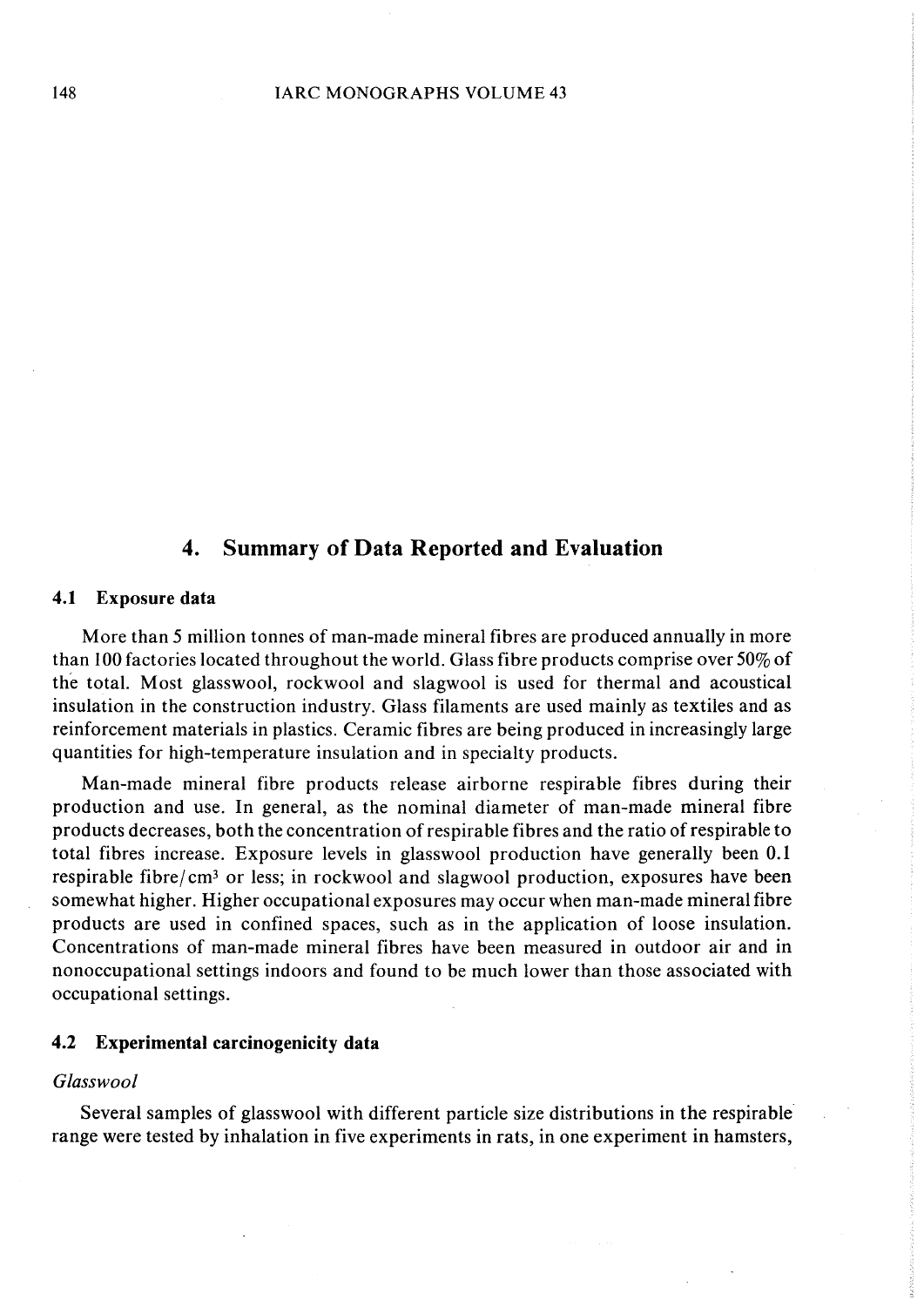and in one limited experiment in baboons. There was no statistically significant increase in the incidence of tumours of the lung or pleura; however, a few respiratory-tract tumours occurred in most experiments in rats. It should be noted that in the intended positive control groups, crocidolite produced no statistically significant increase in lung tumour incidence, while chrysotile usually did.

Glasswool was adequately tested in two experiments in rats and in one experiment in hamsters by intratracheal instillation. Lung tumours were observed in one experiment in rats, and lung tumours and mesotheliomas were observed in the experiment in hamsters, after repeated instillations of samples of glasswool with median fibre diameter less than  $0.3 \mu$ m. No lung tumour or mesothelioma was induced by glasswool in the other experiment by intratracheal instillation in rats; however, in the positive control group treated with crocidolite, there was a low incidence of lung tumours.

Various samples of glasswool were tested by intrapleural implantation or injection in five studies in rats and in one in mice. Pleural tumours were induced in four offive studies in rats, the incidence varying with the size of the instilled fibres. No pleural tumour was observed in treated mice.

Samplcs of glasswool were injected into the peritoneal cavity in eight studies in rats and in one in hamsters. Mesotheliomas or sarcomas were induced (the incidence depending on dose and fibre size) in the peritoneal cavity in aIl studies in rats, but prior 'leaching' of the fibres with hydrochloric acid in two studies reduced or eliminated the incidence of these tumours. Treatment of the fibres with sodium hydroxide did not reduce the carcinogenicity. No tumour was induced in hamsters.

### Glass filament

ln experiments in which three types of glass filaments of relatively large diameter ( $>3 \mu$ m) were administered intraperitoneally to rats, no statistically significant tumour response was found.

### Rockwool

In two studies in which rats were exposed to rockwool by inhalation, no statistically significant increase in lung tumour incidence was 0 bserved in one study and no lung tumour in the other. Chrysotile was used as the positive control in both studies and led to high pu1monary tumour incidence.

Rockwool was tested by intrapleural injection in one experiment in rats, producing a low, statistically nonsignificant increase in the incidence of pleural mesotheliomas. After intraperitoneal injection of two samples of rockwool in two experiments in one laboratory, a high incidence of tumours was observed in the abdominal cavity; however, in one study, the histopathology had not been completed.

### Slagwool

Slagwool was tested in one experiment by inhalation in rats and hamsters; no increase in the incidence of respiratory-tract tumours was reported. ln the intended positive control groups, crocidolite induced no or few tumours. ln two experiments in rats, intrapleural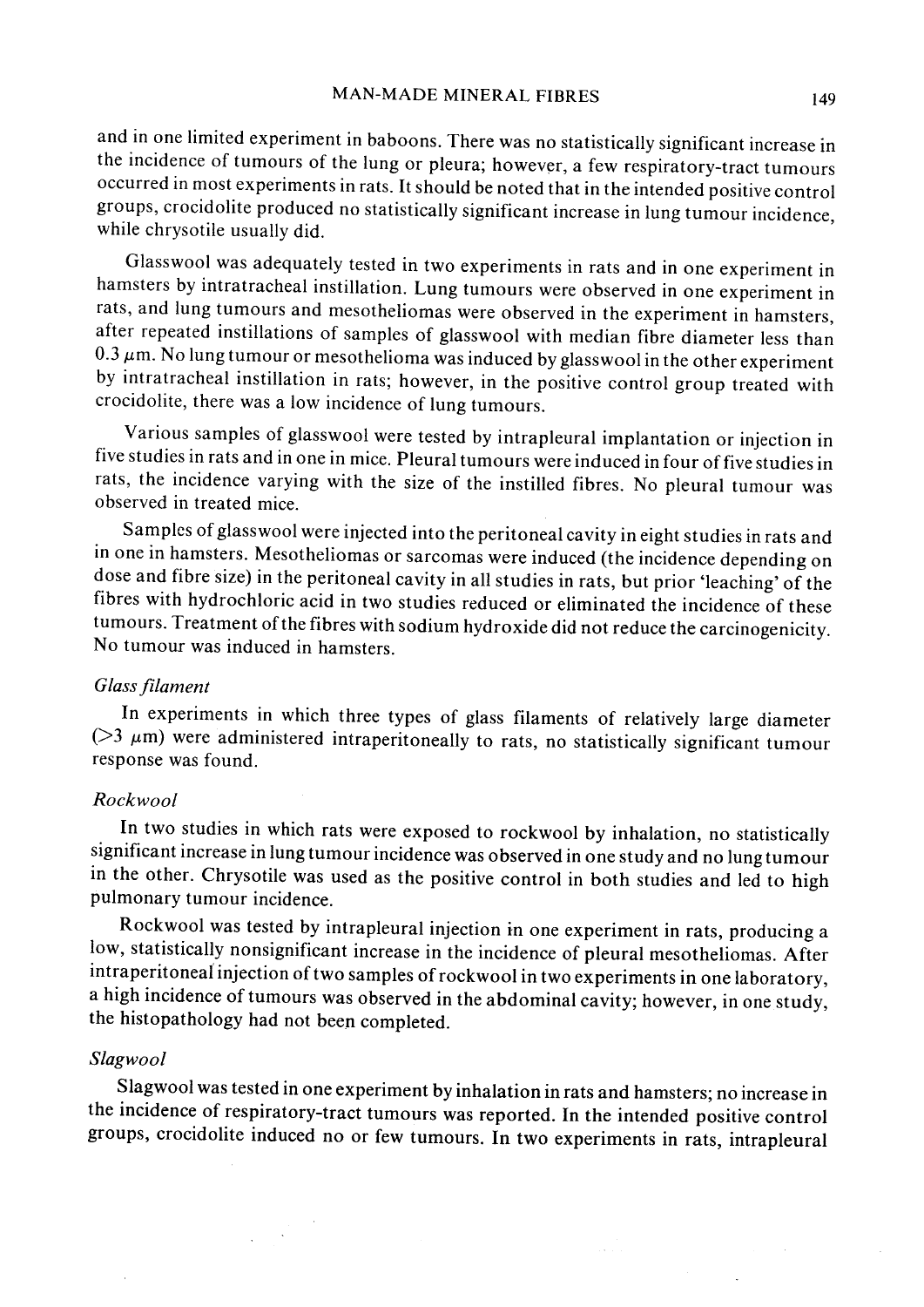### 150 IARC MONOGRAPHS VOLUME 43

injection of slagwool produced no thoracic tumour in one study and one pleural sarcoma in the other. ln one study in rats by intraperitoneal injection, equivocal findings were obtained.

## Ceramic fibres

ln an experiment in which rats were exposed to ceramic fibres by inhalation, a statistically significant increase in the incidence of benign and malignant tumours of the lung was observed. Two further studies, one in rats and one in hamsters, by inhalation showed no increased tumour incidence in groups exposed to ceramic fibres, whereas, in the intended positive control group, crocidolite produced a few lung tumours in rats but not in hamsters. No pulmonary tumour was found in an experiment in which rats were exposed by inhalation to relatively thick ceramic fibres.

Intratracheal instilation of ceramic fibres did not produce lung tumours in one study in rats and in one study in hamsters, while, in the intended positive control group, crocidolite produced a high percentage of benign and malignant lung tumours in hamsters but only a few in rats.

ln one study, intrapleural implantation in rats of several kinds of ceramic fibres produced variable incidences of pleural mesotheliomas or sarcomas. Another study of ceramic fibres injected into the pleural cavity of rats produced equivocal results.

After intraperitoneal injection of ceramic fibres into rats in three experiments, mesotheliomas were found in the abdominal cavity in two studies. Only a few mesotheliomas were found in the abdominal cavity of hamsters after intraperitoneal injection in one experiment; however, the ceramic fibres tested were of relatively large diameter.

ln interpreting all these experiments, the Group had in mind considerations outlined in the 'General Remarks on Man-made Mineral Fibres', pp. 34-35.

## 4.3 Human carcinogenicity data

No increase in the occurrence of mesothelioma has been observed in man-made mineraI fibre production workers.

#### Glasswool

The main study of glasswool workers in the USA showed a slightly raised mortality from respiratory cancer compared to local rates. Mortality from respiratory cancer increased with time since first exposure, but was not related to duration of exposure nor to an estimated time-weighted measure of fibre exposure. A subcohort of these workers who were exposed to small-diameter fibres had a higher standardized mortality ratio for respiratory cancer than those not exposed, which increased with time since first exposure. Neither the overall increase nor any of these trends was statistically significant.

ln the multinational European study, there was no overall excess mortality from lung cancer compared to regional rates. Mortality from lung cancer showed a statistically nonsignificant increase with time since first exposure but was not related to duration of

 $\mu$  , and  $\mu$  , and  $\mu$  , and  $\mu$  , and  $\mu$ 

 $\mathbf{L}$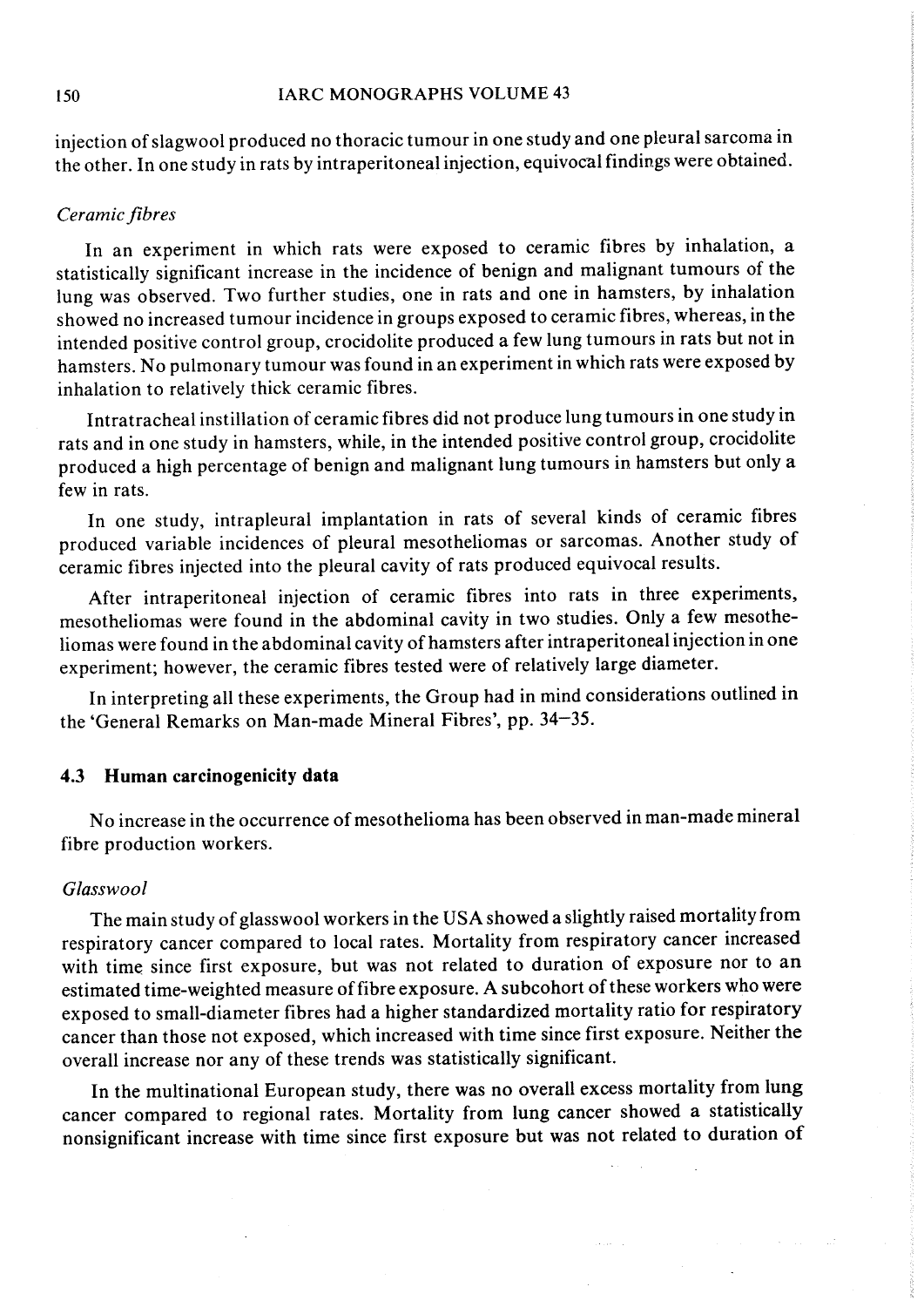exposure or to different technological phases reflecting differences in the intensity and quality of exposure.

A study of Canadian glasswool workers showed a substantially raised mortality from lung cancer, which was statistically significant, but this was not related to time since first exposure or to duration of exposure.

#### Glass filament

Among glass filament workers in the US study, there was no excess of respiratory cancer, and in the European study no excess of lung cancer, and no upward trend with time since first exposure or with duration of exposure in either study. ln the US study, there was also no trend with an estimated time-weighted measure of exposure.

# Rockwool and slagwool

Effects of exposures in rockwool and slagwool industries could not be distinguished in the studies reported. The two are therefore referred to together as 'rock-j slagwool'.

The study of rock-/slagwool workers in the USA indicated a statistically significant raised mortality from respiratory cancer compared to local rates. ln this cohort, however, there was no relationship with time since first exposure, duration of exposure or an estimated time-weighted measure of fibre exposure.

In the European study, there was an overall, statistically nonsignificant excess of lung cancer among rock-/slagwool workers compared to regional rates, as well as a statistically nonsignificant increasing mortality with time since first exposure. There was no relationship between lung cancer mortality and duration of exposure. The highest and statistically significant lung cancer rates were found after more than 20 years' follow-up among persons first exposed during the early technological phase (i.e., before the introduction of oil binders and during the use of batch processing methods). Slag was used as a raw material particularly during this phase of the industry. There was a statistically significant decreasing trend in lung cancer mortality with the introduction of oil binders and modern mechanized methods of production. The presence of asbestos, bitumen, pitch and formaldehyde as work place contaminants could not explain the' lung cancer excess.

In the US and European studies combined, there was a statistically significant excess of mortality from lung cancer for rock-/slagwool workers.

The raised lung cancer mortality rates were considered unlikely to be the result of confounding due to cigarette smoking, although this was not directly measured in the cohort studies.

## 4.4 Other relevant data

Many samples of man-made mineraI fibres with large fibre diameter have low respirability.

The solubility of man-made mineral fibres in vitro and their durability in vivo vary with chemical composition. While, in genera1, glasswool fibres appear to be relatively nondurable, one sample was shown to be very insoluble in vitro. Conversely, while in one study